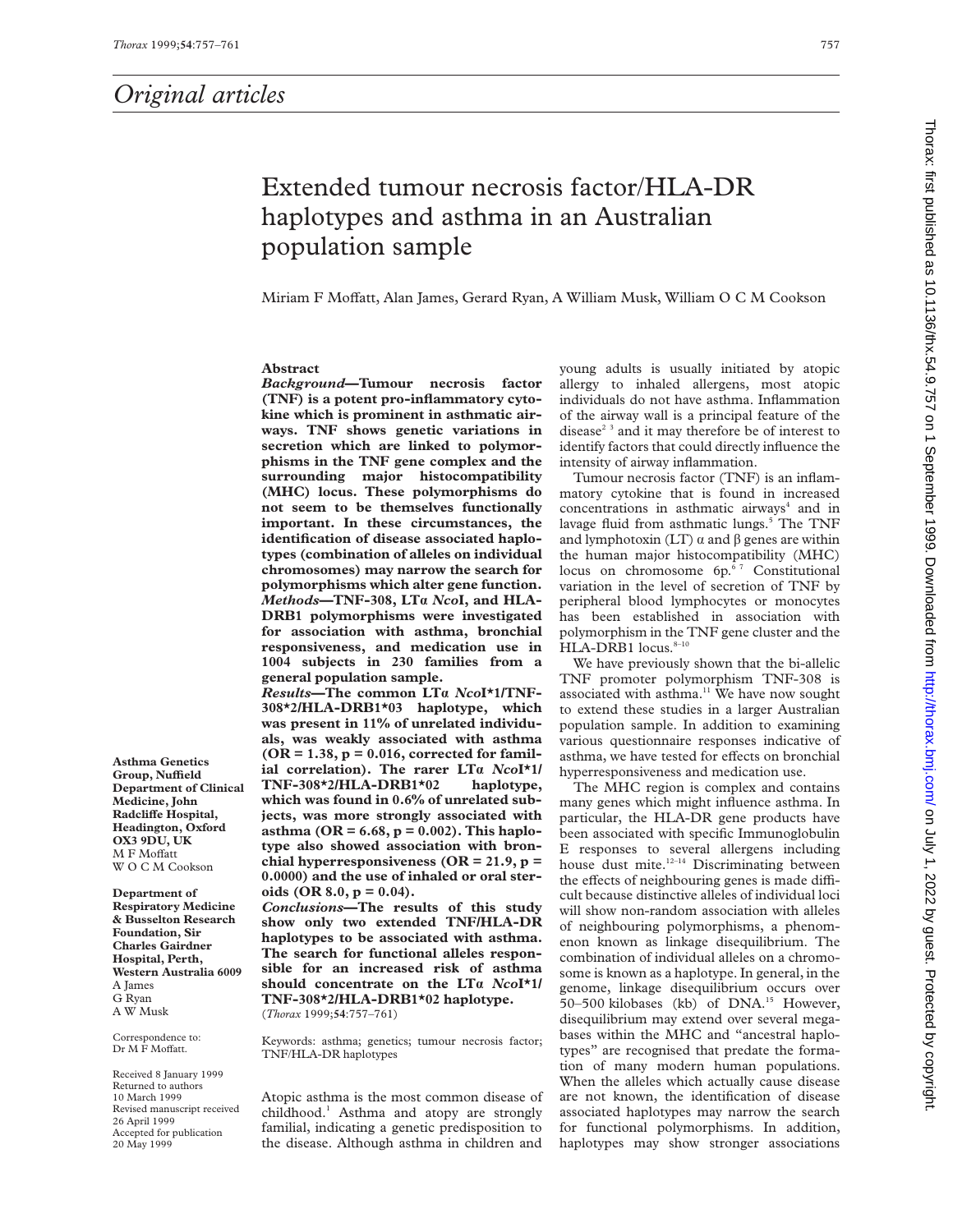than discrete alleles. In the present investigation we have therefore studied families rather than individuals to allow direct construction of individual haplotypes.

Complex loci such as the HLA-DR system contain many alleles, leading to multiple comparisons and loss of statistical power when individual alleles are tested for association with various phenotypes. This may be dealt with by multiple regression analysis, in which simultaneous analysis of all alleles takes place.<sup>14 16 17</sup> This approach has been used in the present study and has been followed by tests of association which take into account familial association of markers and phenotypes.

#### **Methods**

# **SUBJECTS**

The subjects were from the rural coastal town of Busselton in south-western Australia. The aim was to recruit young nuclear families. Children under five were excluded because they could not complete respiratory testing. Families were identified through adults aged 55 years or under, from an alphabetical electoral roll of approximately 9000. Families were recruited serially until a predetermined target of 1000 individuals was reached. The final sample consisted of 1004 subjects in 230 nuclear families. All families contained both parents and at least two children, and all were Caucasian. Subjects knew the respiratory interest of the investigation before agreeing to participate. It was emphasised that normal individuals were important to the study.

# CLINICAL PROTOCOL

Testing took place in the winter months of May, June, and July 1992 to minimise the seasonal effects of pollen exposure. A respiratory questionnaire, based on the 1966 Medical Research Council questionnaire, was administered. This questionnaire shares key questions with the American Thoracic Society questionnaire. "Asthma" was defined as a positive answer to the questions "have you had an attack of asthma?" and "if yes, has this happened on more than one occasion?". "Attack of asthma in the last month" was defined as a positive answer to the questions "have you ever had an attack of asthma?" and "if yes, has this happened in the last month?". "Wheeze" was a positive answer to the questions "has your chest ever sounded wheezing or whistling?" and "if yes, has this happened on more than one occasion?" "Attacks of shortness of breath with wheezing" was a positive answer to the question "have you ever had attacks of shortness of breath with wheezing?". "Doctor diagnosed asthma" was a positive answer to the question "has your doctor ever told you that you have asthma?". "Ever smoked" was defined as having smoked as much as a cigarette a day for a minimum of a year. The current use of inhaled â agonists and inhaled and oral steroids was recorded.

Skin prick testing to *Dermatophagoides pteronyssinus* (HDM), mixed grass pollen, cat and dog dander, *Aspergillus fumigatus* , *Alternaria alternata*, and a negative control (DomeHollister-Steir, Spokane, USA) was carried out as previously described<sup>18</sup>; weal diameters were calculated minus the negative control. A positive skin test was considered to be a weal of diameter >3 mm larger than that of a negative control.

Bronchial responsiveness to methacholine was measured as previously described by the rapid method of Yan *et al*<sup>18 19</sup>; the maximum dose administered was 12 µmol. The slope of the dose-response curve was calculated as (pre-dose forced expiratory volume in one second  $(FEV_1)$ —last  $FEV_1$ /final cumulative dose of methacholine. To allow log transformation, negative slopes and slopes of 0 were coded as 0.001. As in other studies<sup>20-22</sup>  $log_e$  transformation gave a normally distributed variable which was informative in all subjects.

The top 15% of values for slope were classified as bronchial hyperresponsiveness. This corresponded to a  $PD_{20}$  of 4 µmol methacholine.

Blood was taken by venipuncture as a source of peripheral blood lymphocytes for DNA studies. DNA was extracted by standard phenol-chloroform techniques.

## **GENOTYPES**

Polymerase chain reaction (PCR) of the LTa *Nco*I polymorphism was carried out using the primers 5'-CCGTGCTTCGTGCTTTGGA-CTA-3' and 5'-AGAGCTGGTGGGGACA-TGTCTG-3'11 generating a 750 bp product. 200 ng of genomic DNA extracted from venous blood was added to a 15 µl reaction mixture containing 0.5 µM of each primer with 200 µM of each dNTP, 67 mM Tris-HCl, 16 mM (NH 4 ) 2SO 4, 0.01% Tween-20, 1 mM MgCl 2, and 0.45 U *Taq* DNA polymerase. Amplification conditions were 95 °C for six minutes followed by 30 cycles of 95 °C for one minute, 64 °C for one minute, and 72 °C for one minute. A final extension of 72°C for five minutes was included. Following amplification, 5 µl of PCR product was digested with 5 U of *Nco*I (New England Biolabs) at 37 °C for one hour. The resultant products were analysed on 2% agarose gels. LT á *Nco*I allele 1 was identified by 250 and 500 bp fragments and allele 2 by a single 750 bp band.<sup>11</sup> Amplification failed in 1.5% of subjects.

Typing of the TNF-308 polymorphism was by non-radioactive sequence specific oligonucleotide (SSO) probing of PCR products.<sup>11</sup> 200 ng of genomic DNA was used in each PCR reaction with a final  $MgCl<sub>2</sub>$ concentration of 1 mM. 1.5 U of *Taq* DNA polymerase were added prior to amplification with the initial denaturation of 95 °C being decreased to five minutes. Amplification failed in 1% of subjects. After dotting of denatured PCR products, filters were baked at 120 °C for 25 minutes prior to hybridisation with labelled probes. The temperature of the 3 M TMAC stringent wash was 62 °C for both probes. Controls of known genotype were included on each filter. The accuracy of the method was confirmed by modified direct DNA sequencing<sup>23</sup> of two TNF-308 allele 1 homozygotes, two TNF-308 allele 2 homozygotes,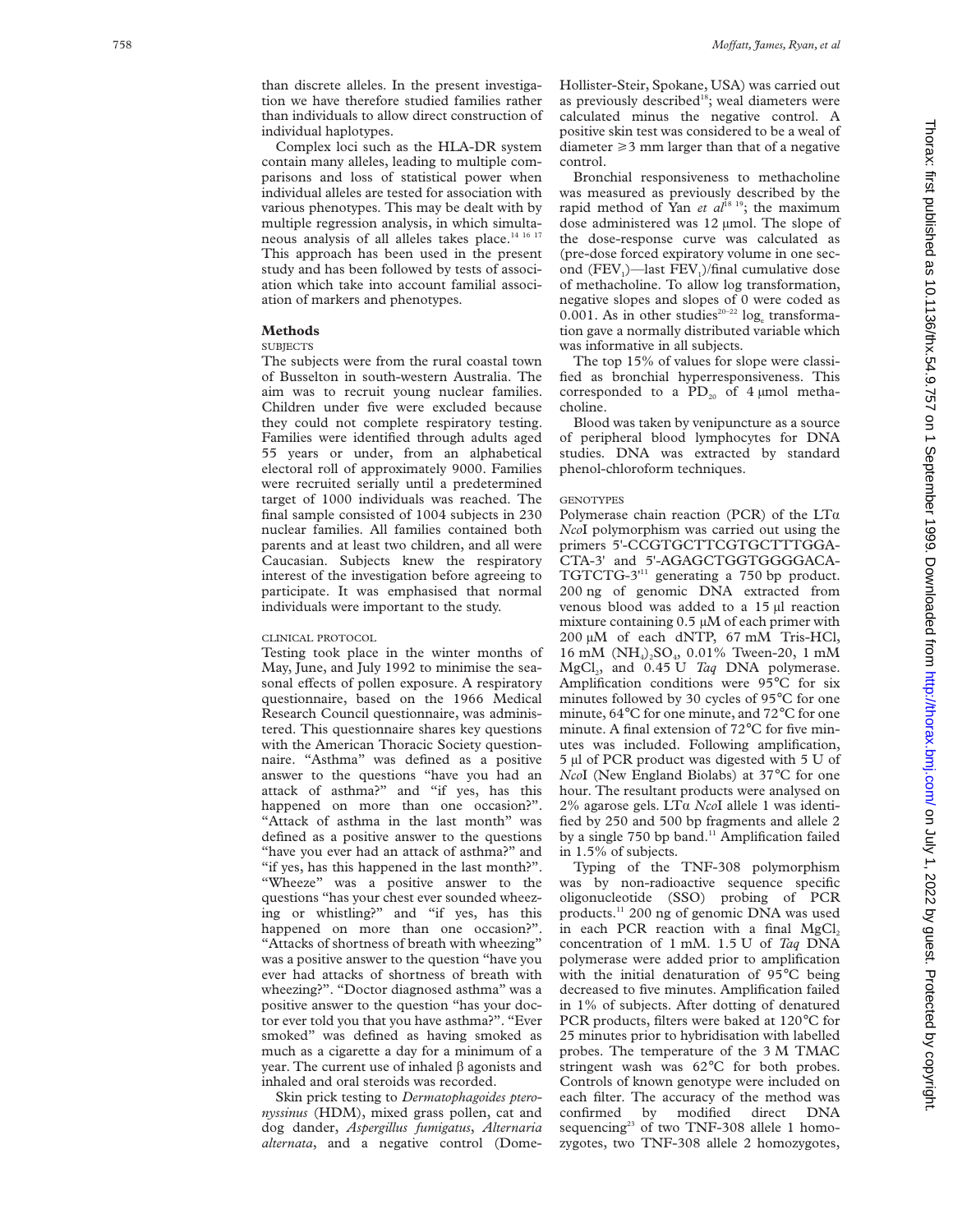*Table 1 Characteristics of the study subjects*

| Mean (SD) age of adults (years)                   | 40.2(14.5)  |
|---------------------------------------------------|-------------|
| Mean (SD) age of children (years)                 | 12.6(4.7)   |
| No. (%) of asthmatic children (% of all children) | $113(21\%)$ |
| No. (%) of asthmatic adults (% of all adults)     | 66 (14.5%)  |
| Total no. of asthmatic subjects (% of population) | 179 (18%)   |
| No. (%) of subjects with "attacks of wheezing     |             |
| and whistling"                                    | $211(21\%)$ |
| No. (%) of subjects with physician diagnosed      |             |
| asthma                                            | 206 (20%)   |
| No. (%) of subjects taking inhaled                |             |
| bronchodilators                                   | $115(11\%)$ |
| No. (%) of subjects taking inhaled or oral        |             |
| steroids                                          | 41 $(4%)$   |
| No. (%) of subjects who ever smoked               | 240 (24%)   |
| No. (%) of asthmatics who ever smoked             | 38 (21.5%)  |
| Geometric mean IgE (kU/l) in asthmatics           | 130.3       |
| Geometic mean IgE (kU/l) in non-asthmatics        | 37.3        |
|                                                   |             |

and two heterozygotes from each data set. The sequencing primer was 5'- CAAACACAGGCCTCAGGACTC-3'.

HLA-DRB1 typing was carried out by SSO probing of PCR products using probes end labelled with digoxigenin-ddUTP (Boehringer Mannheim) as described.<sup>24</sup> The HLA-DRB1 types examined included HLA-DRB1\*01– \*14. HLA-DRB1\*02 was subdivided into HLA-DRB1\*1501, DRB1\*1601, and DRB1\*1602. DRB1\*1601 and DRB1\*1602 were rare, and for analysis DRB1\*02 was confined to the DRB1\*1501 subtype. Subtypes were recognised for HLA-DRB1\*05 (HLA-DRB1\*11 and HLA-DRB1\*12) and for HLA-DRB1\*06 (HLA-DRB1\*13 and HLA-DRB1\*14). Typing failed in 1.5% of subjects.

All genotypes were checked independently by two individuals without knowledge of the phenotype. When there was disagreement about genotype the samples were retested until agreement was reached.

#### STATISTICAL ANALYSIS

For statistical analysis "asthma" and the various categorical phenotypes were coded as 1  $=$  absent and  $2 =$  present. Inhaled bronchodilator use was similarly coded. Inhaled and oral steroid use were considered together as 1 = absent,  $2$  = present. Sex was coded as male = 1,

*Table 2 Haplotype frequencies (parents only)*

| $Haplotype*$ | $\boldsymbol{n}$ | $\frac{9}{6}$ | Haplotype | $\boldsymbol{n}$ | $\frac{0}{0}$ |
|--------------|------------------|---------------|-----------|------------------|---------------|
| 1/1/01       | 17               | 1.9           | 2/1/01    | 51               | 5.6           |
| 1/1/02       | 7                | 0.8           | 2/1/02    | 117              | 12.6          |
| 1/1/03       | 8                | 0.9           | 2/1/03    | 17               | 1.9           |
| 1/1/04       | 44               | 4.8           | 2/1/04    | 131              | 14.4          |
| 1/1/07       | 10               | 1.1           | 2/1/07    | 115              | 12.6          |
| 1/1/08       | 5                | 0.5           | 2/1/08    | 18               | 2.0           |
| 1/1/09       | 3                | 0.3           | 2/1/09    | $\overline{7}$   | 0.8           |
| 1/1/10       | $\mathbf{1}$     | 0.1           | 2/1/10    | 8                | 0.9           |
| 1/1/11       | 7                | 0.8           | 2/1/11    | 34               | 3.7           |
| 1/1/12       | $\overline{2}$   | 0.2           | 2/1/12    | 10               | 1.1           |
| 1/1/13       | 31               | 3.4           | 2/1/13    | 47               | 5.2           |
| 1/1/14       | 4                | 0.4           | 2/1/14    | 13               | 1.4           |
| 1/2/01       | 8                | 0.9           | 2/2/03    | $\overline{2}$   | 0.2           |
| 1/2/02       | 6                | 0.6           | 2/2/04    | $\mathbf{1}$     | 0.1           |
| 1/2/03       | 102              | 11.0          | 2/2/07    | $\overline{c}$   | 0.2           |
| 1/2/04       | 10               | 1.1           | 2/2/13    | $\overline{c}$   | 0.2           |
| 1/2/07       | 6                | 0.7           | 2/2/14    | $\mathbf{1}$     | 0.1           |
| 1/2/08       | 3                | 0.3           |           |                  |               |
| 1/2/11       | 8                | 0.9           |           |                  |               |
| 1/2/12       | 7                | 0.8           |           |                  |               |
| 1/2/13       | 14               | 1.5           |           |                  |               |
| 1/2/14       | 5                | 0.5           |           |                  |               |

\*Haplotypes coded as LTá *Nco*I\*/TNF-308\*/HLA-DRB1\* Twenty eight individual haplotypes (3.1%) contained rare HLA types (DRB1\*1502, 1601, 1602 or 0103) and were not included separately in the analysis.

 $f$ female = 2, age was in years, and smoking was coded as 1 in the presence of a positive answer to the question "have you ever smoked as much as a cigarette a day for as long as a year?", and coded as 2 for a negative response.

Haplotypes were created for the three loci (LTá *Nco*I, TNF-308, and HLA-DRB1) by inspection of the family data. For each of the 56 possible haplotypes a variable was created ("haplotype class") in which  $1 =$  absent and 2 = present.

Multiple logistic regression analyses were carried out with "asthma", bronchial hyperresponsiveness, and medication use as the dependent variables and haplotype classes, age, sex, and smoking included as independent variables (SPPS for OSF 1, SPSS Inc, USA). The significance of the likelihood ratio test for the full model was assessed before interpreting the regressions for significant effects of individual independent variables.

As the regression analysis did not take into account familial aggregation of asthma or particular phenotypes, the effect of familial correlation on positive results was examined by use of the ASSOC routine of the SAGE program (Release 22, Department of Epidemiology and Biostatistics, Case Western Reserve University, Cleveland, Ohio, USA).<sup>25</sup>

## **Results**

The sample contained 1004 subjects who were able to give complete clinical information and blood samples for laboratory testing (table 1). The mean age of the subjects was 25.2 years (range 5–55). One hundred and seventy nine subjects (18%) answered yes to the questions "have you ever had an attack of asthma?" and "if yes, has this happened on more than one occasion?". Sixty six of the parents (14.5%) and 113 (21%) of the children were asthmatic by this criterion. One hundred and twelve subjects (11%) were taking inhaled bronchodilators and 44 (4%) were taking inhaled or oral steroids; 24% of the whole population and 21.5% of the asthmatics had ever smoked. The geometric mean total serum IgE was 130.3 kU/l in the asthmatic subjects and 37.3 kU/l in the non-asthmatics (range 1–2000 in both groups). PCR and genotyping of the alleles was successful in more than 98% of subjects.

Haplotypes were constructed from the alleles at each of the three loci; 41 of 56 possible haplotypes were recognised (table 2).

Logistic regression was then carried out with asthma and other categorical phenotypes as the dependent variables and the various haplotype classes as predictor variables. The odds ratios (Exp(B)) for positive phenotypes are reported from the regressions (table 3). In general there was little difference between the p values from the regressions and those generated by ASSOC when familial correlations were taken into account (table 3). p values from ASSOC are given both in the tables and in the text.

The overall model with asthma as the dependent phenotype was highly significantly different from random ( $\chi^2$  = 57.3, 30 df, p = 0.0000), so associations between asthma and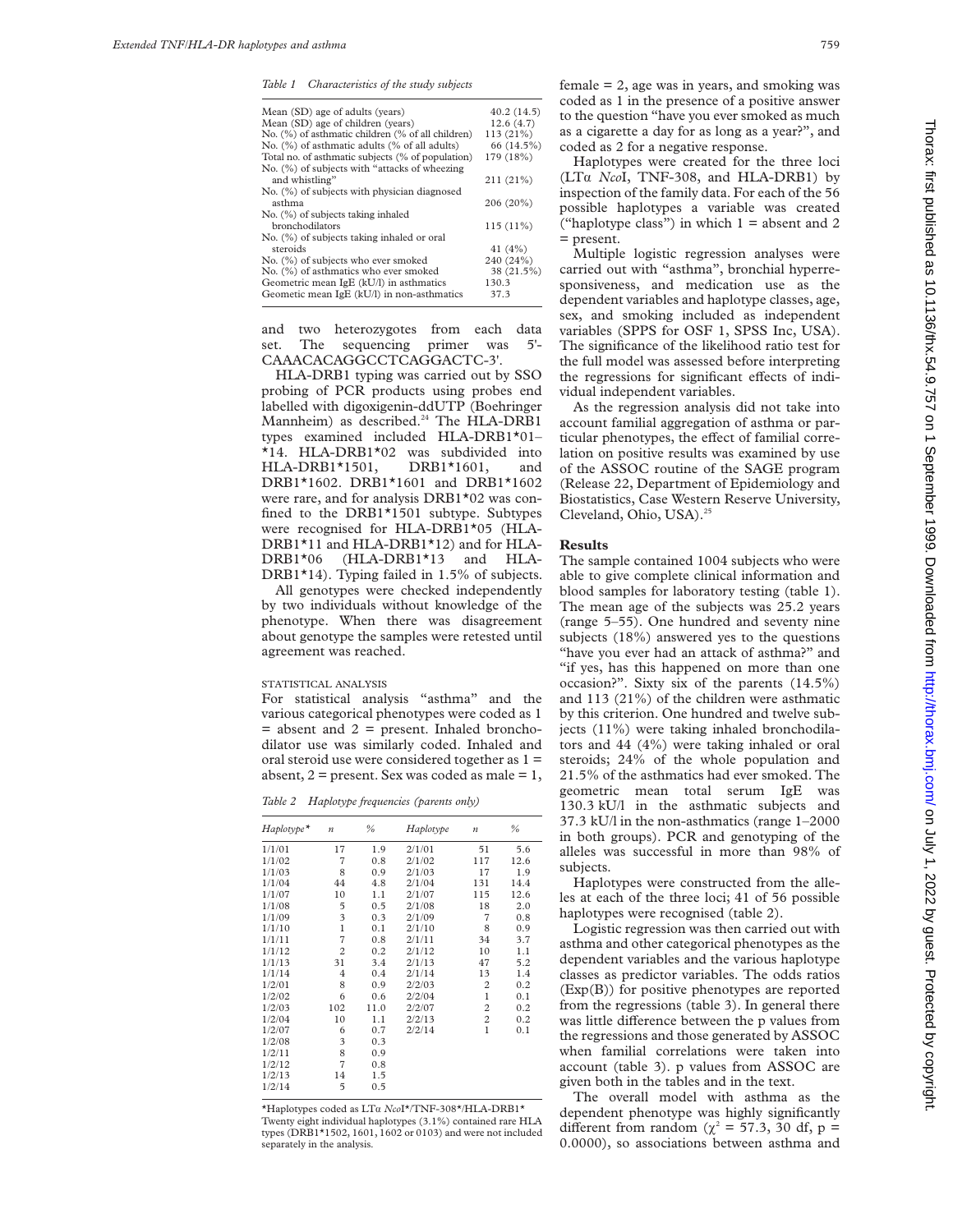*Table 3 Association between asthma and extended haplotypes: logistic regression analysis*

| Variable                           | B(SE)                | p value | pASSOC                          | Exp(B) |
|------------------------------------|----------------------|---------|---------------------------------|--------|
| LTa $NcoI*1/TNF-308*2/HLA-DRB1*02$ | $1.900(0.618)$ 0.002 |         | 0.002                           | 6.683  |
| LTa $NcoI*1/TNF-308*2/HLA-DRB1*03$ | 0.323(0.177)         | 0.068   | 0.016                           | 1.381  |
| Age                                | $-0.018(0.004)$      | 0.0000  | $\overline{\phantom{m}}$        | 0.982  |
| Sex                                | $-0.391(0.120)$      | 0.001   | $\hspace{0.1mm}-\hspace{0.1mm}$ | 0.676  |
| Constant                           | $-3.955(0.876)$      | 0.0000  |                                 |        |

*Table 4 Association between bronchial hyperresponsiveness and extended LT*á *NcoI\*/TNF-308\*/HLA-DRB1\* haplotypes: logistic regression analysis*

| Variable                                                 | B(SE)                                                                  | p value | <i><b>DASSOC</b></i>                                                  | Exp(B)       |
|----------------------------------------------------------|------------------------------------------------------------------------|---------|-----------------------------------------------------------------------|--------------|
| $LTa$ $NcoI*1/TNF-308*2/HI.A-DRB1*02$<br>Age<br>Constant | $3.087(0.697)$ 0.0000<br>$-0.038(0.005)$ 0.0000<br>$7.216(14.11)$ 0.61 |         | 0.0000<br>$\overline{\phantom{a}}$<br>$\hspace{0.1mm}-\hspace{0.1mm}$ | 21.9<br>0.96 |

individual haplotypes were sought by stepwise regression. A highly significant positive association was found with the LTa *NcoI*<sup>\*</sup>1/TNF- $308*2/HLA-DRB1*02$  haplotype (OR = 6.7, p = 0.002; table 3). This haplotype was rare in the population, being carried by 0.6% of unrelated subjects (the parents). A weaker association with LTa  $NcoI^{\star}1/\text{TNF-308\text{*}2/\text{HLA-}}$ DRB1\*03 was found (OR = 1.38, p = 0.016). This haplotype was common, being found in 11% of unrelated individuals. Neither haplotype was significantly associated with a positive skin test to HDM.

Similar results were found with the  $LT\alpha$ *Nco*I\*1/TNF-308\*2/HLA-DRB1\*02 haplotype when asthma was defined as "attacks of shortness of breath with wheezing and whistling" (OR = 11.6,  $p = 0.0003$ ), or as "physician diagnosed asthma" ( $OR = 8.0$ ,  $p =$ 0.001).

Multiple logistic regression was then performed with bronchial hyperresponsiveness as the dependent variable. The overall model was highly significantly different from random ( $\gamma^2$  = 111.6, 30 df,  $p = 0.0000$ ). The LT $\alpha$  *Nco*I<sup>\*</sup>1/ TNF-308\*2/HLA-DRB1\*02 haplotype was highly correlated with bronchial responsiveness  $(OR = 21.9, p = 0.000;$  table 4), but other haplotypes were not associated with the trait.

Significant associations were not found between bronchodilator use and any of the haplotypes. However, inhaled or oral steroid use was again positively associated with the LTá *Nco*I\*1/TNF-308\*2/HLA-DRB1\*02 haplotype ( $OR = 8.0$ ,  $p = 0.04$ ).

#### **Discussion**

The results show that the two haplotypes containing the TNF-308<sup>\*</sup>2 allele (LT $\alpha$  *NcoI*<sup>\*</sup>1/ TNF-308\*2/HLA-DRB1\*03 and LTá *Nco*I\*1/ TNF-308\*2/HLA-DRB1\*02) are associated with questionnaire diagnosed asthma. Although the LTá *Nco*I\*1/TNF-308\*2/HLA-DRB1\*02 carried a high risk of asthma, the haplotype was rare and did not account for much of the population attributable risk of asthma in these subjects. Nevertheless, the haplotype was also associated with bronchial hyperresponsiveness to methacholine and with steroid usage.

Asthma is usually recognised epidemiologically by questionnaire, in which responses to

questions about previous diagnosis of asthma discriminate better than questions concerning wheeze or shortness of breath.<sup>26</sup> In the present study, asthma and related symptoms were identified by a standard questionnaire based on the MRC and ATS questionnaires which have been extensively validated.<sup>26</sup> The population from which the subjects were drawn has been the subject of two previous major studies of respiratory health, in 1981 and 1990,<sup>27 28</sup> in which the diagnosis of asthma by similar questionnaire had also been validated.<sup>28</sup> The prevalence of asthma in the study population is consistent with other investigations of asthma prevalence in Busselton<sup>28</sup> and other Australian populations.29

The difficulty of multiple comparisons when examining complex allelic systems for association has been dealt with in the present study by the use of logistic regressions.<sup>14</sup> <sup>16</sup> <sup>17</sup> The calculations of risk from regressions assume independence of observations. Whilst association between phenotypes and alleles may be tested in families, familial aggregation of the trait under study means that individuals in a family may not be fully independent.<sup>30</sup> We therefore examined the results with the ASSOC program which includes familial correlation in tests of association between quantitative traits and genotypes.<sup>25</sup> 30

In vitro studies of peripheral blood leucocytes suggest that the LTá *Nco*I\*1 and TNF-308\*2 alleles correlate with increased TNF secretion<sup>8</sup> <sup>9</sup> consistent with the present findings. Other studies give conflicting results and it seems unlikely that either polymorphism itself alters function.<sup>31</sup> Our results show that the LTá *Nco*I\*1/TNF-308\*2/HLA-DRB1\*02 haplotype is more strongly associated with asthma than other LTa *NcoI*\*1/TNF-308\*2 containing haplotypes. Replication of the result in other populations would indicate that the search for functional polymorphism should be concentrated on this particular haplotype.

The association between the LTa *NcoI*<sup>\*1</sup>/ TNF-308\*2/HLA-DRB1\*02 haplotype and steroid use is consistent with observations that compounds directed against TNF may be effective in the treatment of asthma.<sup>32</sup> Stratification of subjects by 5-lipo-oxygenase (5-LO) genotype has been shown to differentiate 5-LO antagonist responders and non-responders,<sup>33</sup> and it will be of interest to stratify steroid responsiveness by TNF genotype.

Tumour necrosis factor is a strong mediator of inflammation that has been apparent in asthmatic airways. $45$  This study suggests that constitutional upregulation of TNF secretion is part of the genetic predisposition to asthma and has narrowed the search for the functional sequences that may alter TNF secretion. However, the human MHC is highly complex and contains many genes which may influence asthma. These need to be further studied in detail before any clinical value can be realised.

The authors are grateful to the people of Busselton, the Busselton Research Foundation, and our many colleagues who helped in the testing and collecting of samples. The study was supported by the Wellcome Trust and the National Asthma Campaign. Some of the results in this paper were obtained by